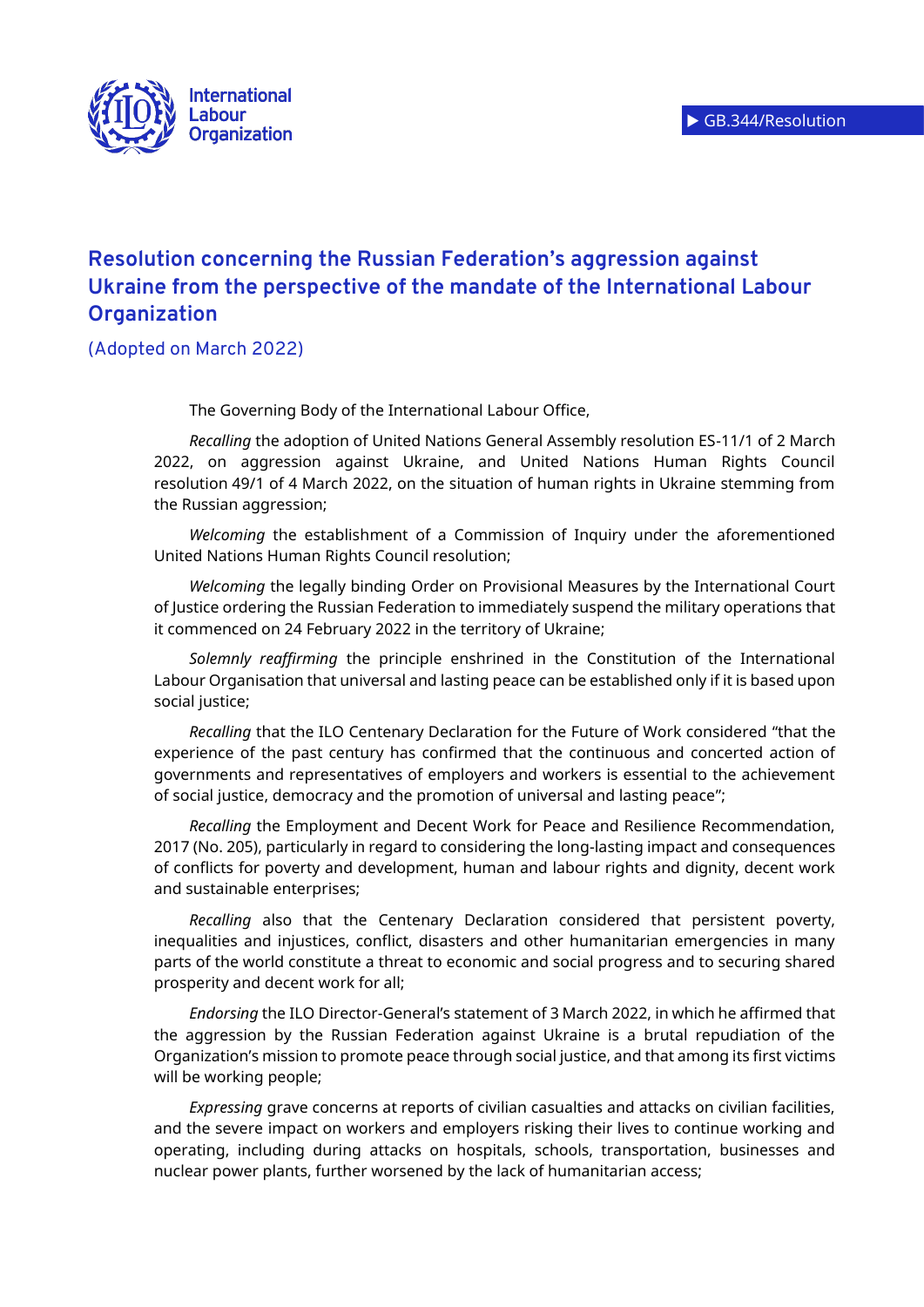*Also expressing* grave concerns about the devastating impact and tragic consequences of the aggression on the safety and the livelihoods of employers, workers and their families in Ukraine, and about the long-term detrimental impact to Ukraine's labour market and economy caused by the forced displacement of the workforce and the destruction of workplaces, critical civilian infrastructure and schools;

*Recognizing* the serious impact on the capacity of employers in Ukraine to provide for decent work and the sustainability of their enterprises and commending employers for their ongoing volunteering efforts;

*Commending* trade unions and civil society groups for their generous and massive supporting and volunteering efforts to reach out to those in need;

*Expressing* its unwavering support for the tripartite constituents in Ukraine – workers, employers and its democratically elected Government – at this most difficult time;

*Deploring* the impact on the ILO's staff in Ukraine and their work to implement the Decent Work Country Programme and development cooperation programmes;

*Recognizing* the enormous scale of internally displaced persons and refugees, mostly women, children and older people, forced to flee their homes, workplaces, enterprises, communities and country, seeking safety, resulting in a humanitarian disaster with a significant impact on countries neighbouring Ukraine and others around the world;

*Expressing* strong concerns about the potential impact of this aggression on global food and energy security, with rising food and energy prices and risks of increasing poverty and inequalities in several regions in the world;

*Declares* that the continuing aggression against Ukraine by the Government of the Russian Federation, aided by Government of Belarus, is grossly incompatible with the aims and purposes of the Organization and the principles governing ILO membership;

*Calls* upon the Russian Federation to immediately and unconditionally cease its aggression, withdraw its troops from Ukraine, end the suffering it is inflicting on the people of Ukraine, as well as refrain from any further unlawful threat or use of force against any Member State and take the path of peaceful resolution consistent with the Charter of the United Nations and international law;

*Requests* the International Labour Office to join with the rest of the United Nations system in providing all possible assistance within the remit of the ILO to tripartite constituents in Ukraine;

*Demands* all parties to allow safe and unhindered passage to safe destinations outside Ukraine, including seafarers, and urges immediate, safe and unhindered humanitarian access for those in need;

*Urges* all Members to take measures, in accordance with national and applicable international law, to protect and ensure labour rights and a safe environment for all those fleeing Ukraine, in particular those in vulnerable situations;

*Requests* the International Labour Office to work with constituents on developing programmes relevant to the ILO's mandate in support of those who fled Ukraine and tripartite constituents in Ukraine;

*Makes a pressing appeal* to all constituents to consider the adoption of appropriate measures to urge the Russian Federation to respect in full its duties and obligations arising